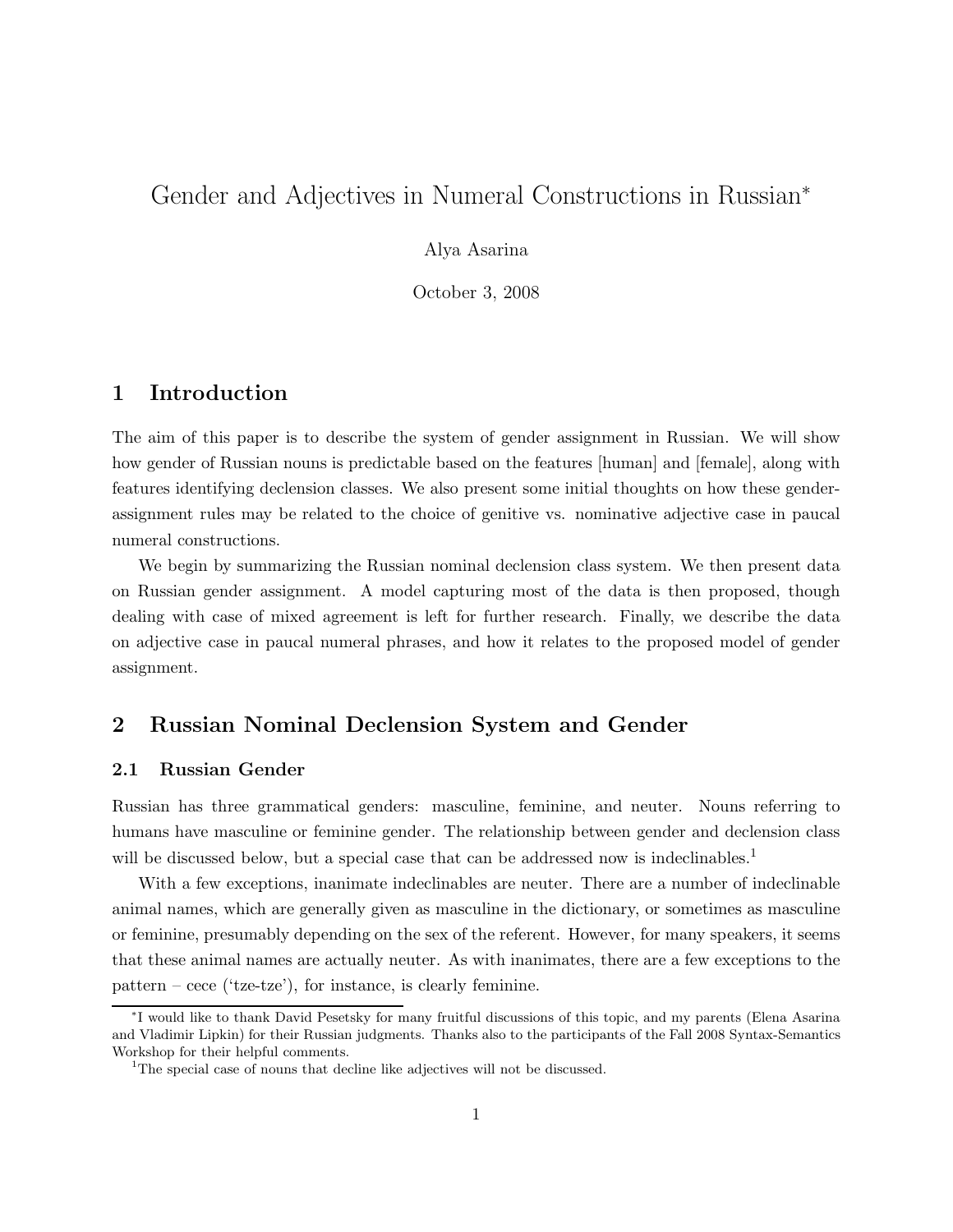Indeclinables referring to humans have gender corresponding to the gender of the referent – for example, *ledi* ('lady') is feminine, while *dendi* ('dandy') is masculine. There are not many common nouns referring to humans that are indeclinable, but many foreign names also do not decline.

#### 2.2 Declension Classes

Russian nouns are traditionally categorized into three declension classes:

#### Declension I:

- masculine nouns with endings other than  $-a$  in the nominative<sup>2</sup>
- neuter nouns ending in  $-o$  or  $-e$  in the nominative<sup>3</sup>

**Declension II:** nouns with endings  $-a$  in the nominative, mostly feminine

#### Declension III:

- feminine nouns ending in a palatalized consonant in the nominative
- neuter nouns ending in  $mja$  in the nominative (14 nouns)

Examples of the full case paradigm for each declension are given in A.

#### 2.3 Connecting Declension Class and Gender

As can be seen from the list above, there's a strong connection between declension class and gender in Russian. This is illustrated in the following table<sup>4</sup>:

| gender<br>declension | masculine feminine neuter |  |
|----------------------|---------------------------|--|
| first                |                           |  |
| second               |                           |  |
| third                |                           |  |

Thus for each declension only two genders are possible, and for each gender only two declensions are possible. Corbett (1982) additionally argues that the neuters in the first declension should be assigned to a separate fourth declension, and that since there are only 14 neuters in the third declension, these can be set aside as lexical exceptions. If we follow Corbett (1982), we then end up with the following table:

<sup>&</sup>lt;sup>2</sup>The only exception is  $put'$  ('way'), which declines like the third declension.

<sup>3</sup>Corbett (1982) argues that these neuter nouns form a separate fourth declension.

<sup>&</sup>lt;sup>4</sup>We set aside nouns formed with diminutive suffixes which retain the gender of the root but take on a declension class consistent with the suffix. We also ignore put' ('way') as a lexical exception.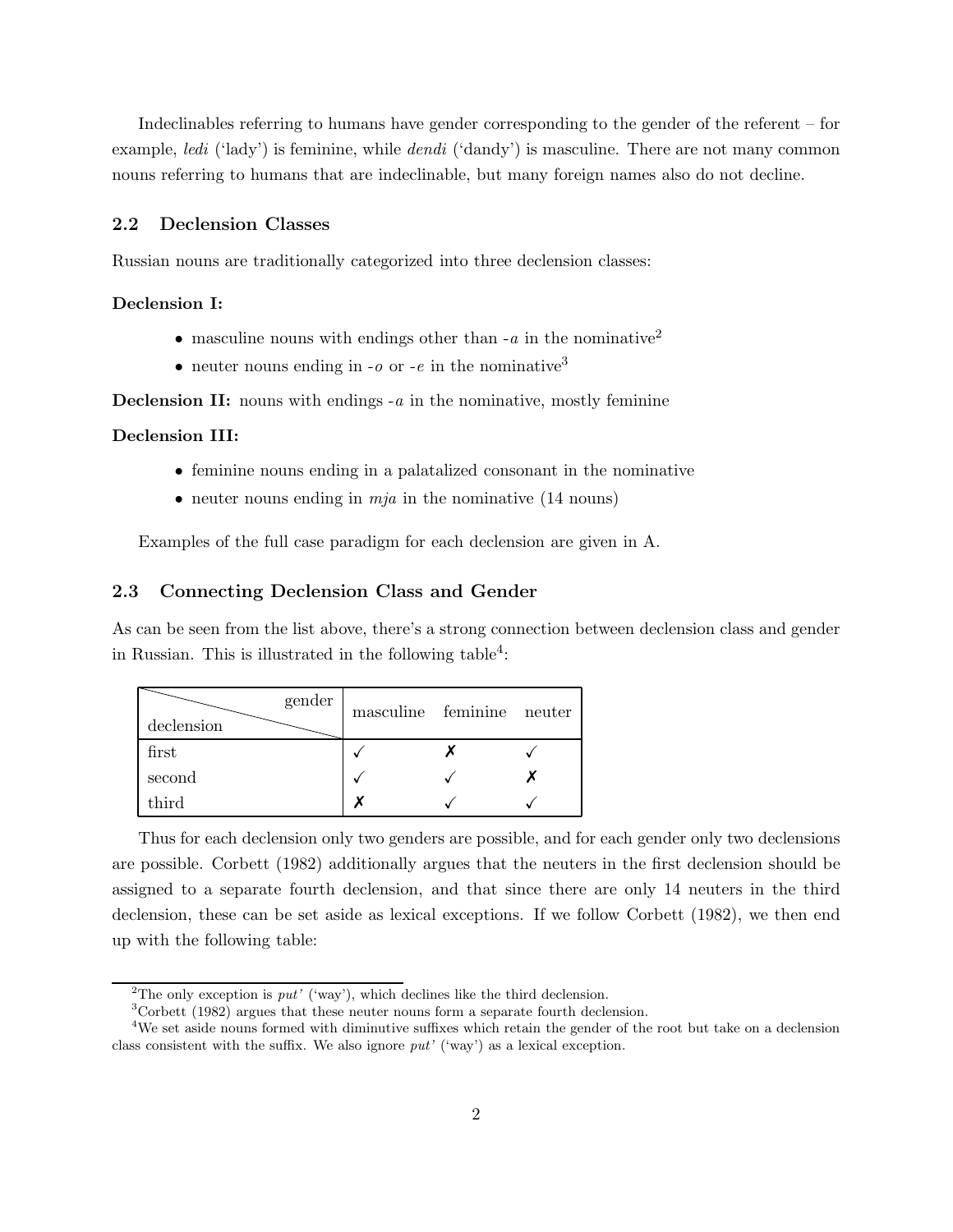| gender<br>declension | masculine feminine | neuter |
|----------------------|--------------------|--------|
| first                |                    |        |
| second               | $\checkmark$       |        |
| third                | x                  |        |
| fourth               | v                  |        |

Note that all second-declension masculine nouns (indicated with a bracketed checkmark) refer to humans; they will be discussed below. For all the other categories, it looks like gender is predictable from declension class. On the other hand, declension cannot be predicted solely from gender, as feminine nouns fall both into the second and into the third declension. (Corbett (1982))

Given the close connection between them, it seems that listing both gender and declension class in the lexicon would be redundant. We will focus on deriving gender from declension class (and other factors), as this appears to be the more promising tack. <sup>5</sup> This derivation process can be viewed as applying in the lexicon, simply filling in a noun's gender feature unless it is lexically specified, as it would be for the exceptional masculine  $put$ <sup> $6$ </sup> Before we go on to our analysis, we must present some data that belies the neatness of the table above.

#### 2.4 Gender and Human-Referent Nouns

#### 2.4.1 Declension II Nouns

As mentioned above, all declension II nouns not referring to humans are feminine. There are second declension nouns referring to humans that are masculine, such as  $djadia$  ('uncle'), papa ('dad'), dedushka ('grandpa'), junosha ('young man'). There are also many nicknames from men's names that are masculine and fall into declension II: Kolja, Mitja, Pasha, etc.

In addition, there are a number of second declension common gender nouns. These are usually epicenes, referring to a negative habit or personal quality: p'janica ('drunkard'), rastjapa ('clumsy person'), poproshajka ('beggar'), verzila ('brute'), etc. We will refer to these as p'janica-type nouns. In non-referential contexts, these tend to take masculine agreement (Nikunlassi (2000), example  $(2)$ :

(1) Kazhdyj/?Kazhdaja Every-MASC/?Every-FEM orphan wants that sirota hochet, chtoby u nego/?neë byla bol'shaja sem'ja. at him/?her was big family. 'Every orphan want to have a big family.'

When referring to a male, these nouns will generally take masculine agreement. When referring to

 $5$ Note that it may be possible to in derive declension classes from phonological features. It may therefore also be possible to derive gender directly from phonological features, without the intermediary step of using declension classes. We will not attempt to do so here.

<sup>&</sup>lt;sup>6</sup>This view may have some problems given the mixed agreement patterns discussed below.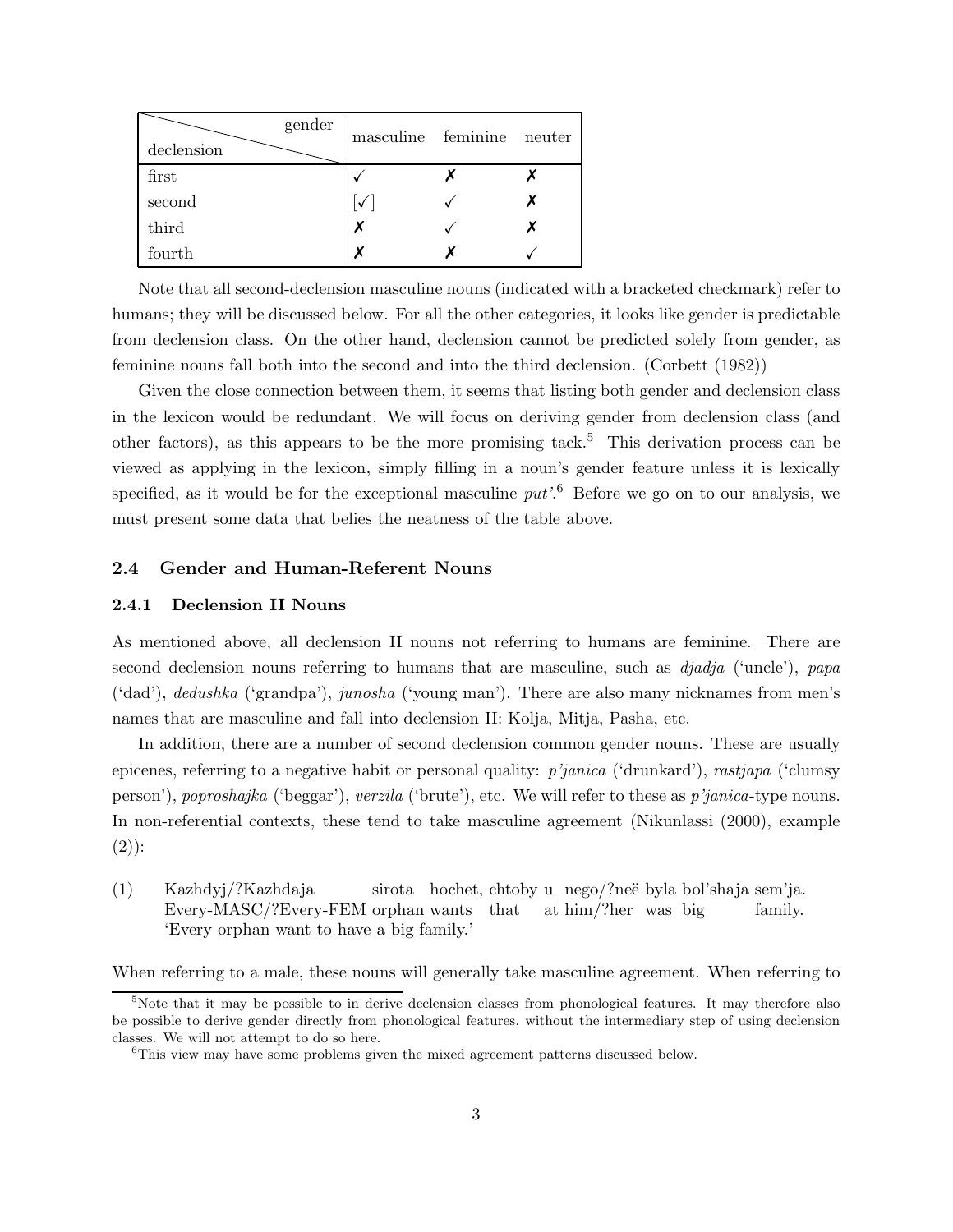a female, feminine agreement is used:

- (2) a. Petja gor'kij Peter – bitter-MASC drunkard pjanica. 'Peter is a complete drunkard.'
	- b. Masha gor'kaja Mary – bitter-FEM drunkard pjanica. 'Mary is a complete drunkard.'

But the opposite agreement is also found, at least with male referents:

 $(3)$ DA and fiance Da i zhenix-to vash gor'kaja you bitter-FEM drunkard p'janica. 'And your fiance's is a complete drunkard.<sup>7</sup>

Feminine agreement with a clearly masculine referent sounds derogatory.<sup>8</sup>

#### 2.4.2 Declension I Nouns

A number of traditionally male-dominated professions have names that are first declension nouns, with no second declension counterpart available to refer to a woman in that profession.<sup>9</sup> This is different from pairs such as uchitel'/uchitel'nica (teacher (M)/teacher (F)), officiant/officiantka (waiter/waitress), etc. Examples of professions with no equivalent name to be used when referring to women include vrach ('doctor'), biolog ('biologist'), deputat ('representative'), sherif ('sheriff'), etc. We will call these vrach-type nouns.

These forms (unsurprisingly) take masculine agreement when referring to a man and in nonreferential contexts. When referring to a woman, these forms traditionally also take masculine agreement:

 $(4)$ from flu grippa menja lechil me treated-MASC different-MASC doctor – Maria Nikolaevna drugoj vrach – Marija Nikolaevna. 'A different doctor treated me when I had the flu – Maria Nikolaevna.'

However, even in formal modern usage, feminine agreement on the verb is allowed (Nikunlassi (2000)), and often preferred.

(5) Moj my-MASC doctor long me vrach dolgo menja osmatrivala. examined-FEM 'My doctor examined me for a while.'

 $^{7}$ http://lib.ru/TALES/SIBIYAK/hleb.txtpiece40.10

<sup>8</sup> I've been unable to track down where I saw this observation.

<sup>9</sup>Some of these have a second declension variant that can be used in a somewhat derogatory manner in an informal context, e.g. vrach/vrachixa (doctor/female doctor (derogatory)), professor/professorsha (professor/female professor (derogatory), professor's wife).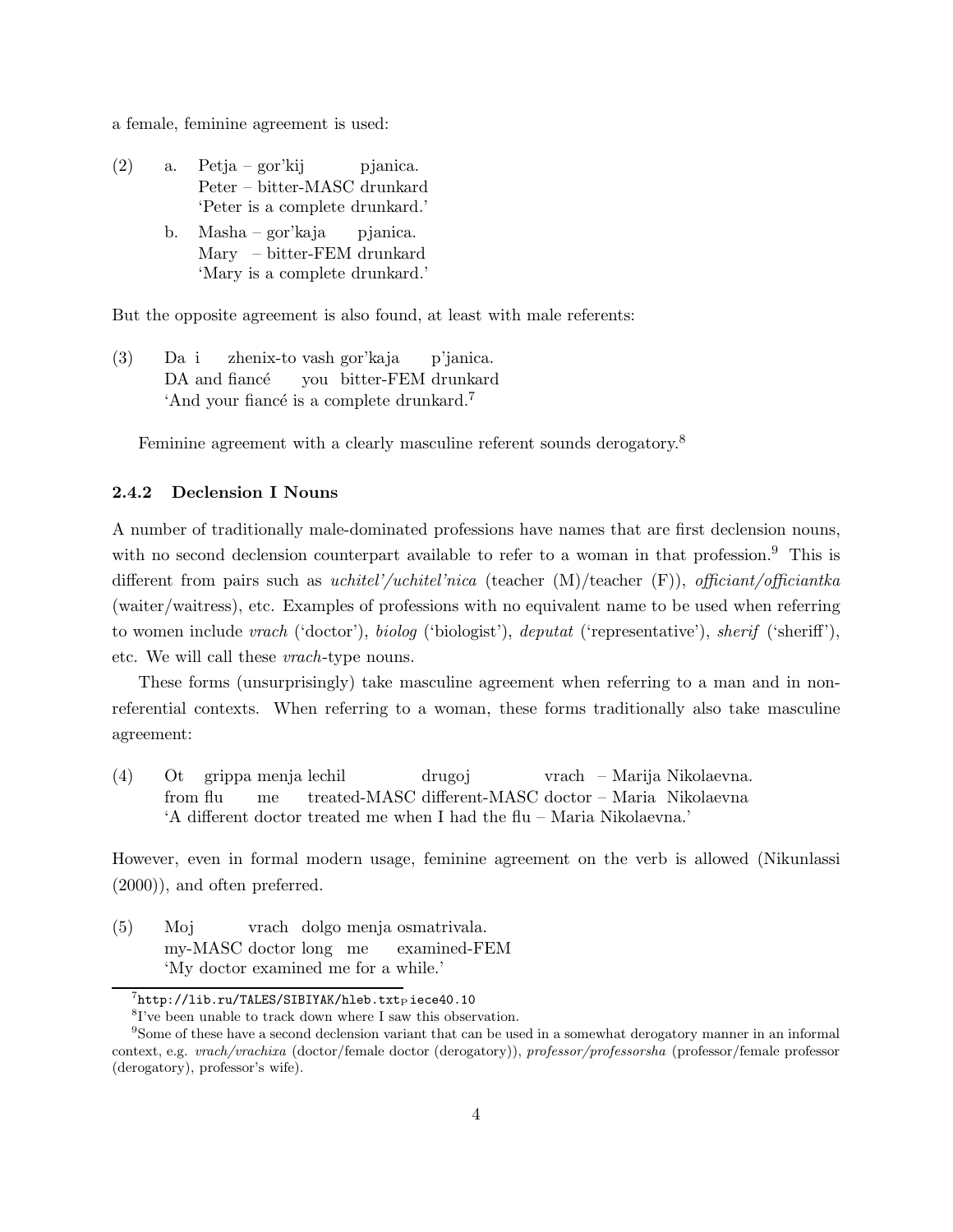Notice that while the verb shows feminine agreement,  $moj$  ('my-MASC') displays masculine agreement. This is the general pattern for *vrach*-type nouns, and will be discussed in a later section.

In addition to names of professions, there are some first declension nicknames from names used exclusively for women. These follow the same pattern as the profession names, allowing masculine agreement:

(6) Lizok u nas umnyj. Lizok at us smart-MASC

'Our Lizzie is smart.' (c.f. Doleschal and Schmid (2001), (16))

## 3 Predicting Russian Gender

#### 3.1 Proposal

Let us focus, for the time being, on declinable nouns. On this set, the system in Corbett (1982) gives us the following:

#### Sex-differentiable:

Female: feminine

Else: masculine

Non-sex-differentiable:

Declension I: masculine Declension II or III: feminine

Declension IV: neuter

This simple system gets most of the data right. Assuming "sex-differentiable" means that a given noun can refer only to a female or only to a male, nouns that refer to animals of either sex (e.g. sobaka ('dog'), zhiraf ('giraffe')) are correctly assigned gender based on declension class. The other potentially tough case that Corbett (1982) tries to address, namely second declension nouns that refer to males (e.g.  $papa$  ('dad'),  $Kolja$ ) is also handled by this system: these nouns are sex-differentiable and do not refer to females, so they receive masculine gender. Note that a few nouns (third declension masculine put' ('way'), and third declension neuters ending in  $mja$ ) are set aside as lexical exceptions.

However, this is not the complete story. Corbett (1982) specifically excludes from the discussion nouns that can refer to humans of either gender like *professor* and *p'janica* ('drunkard'), and the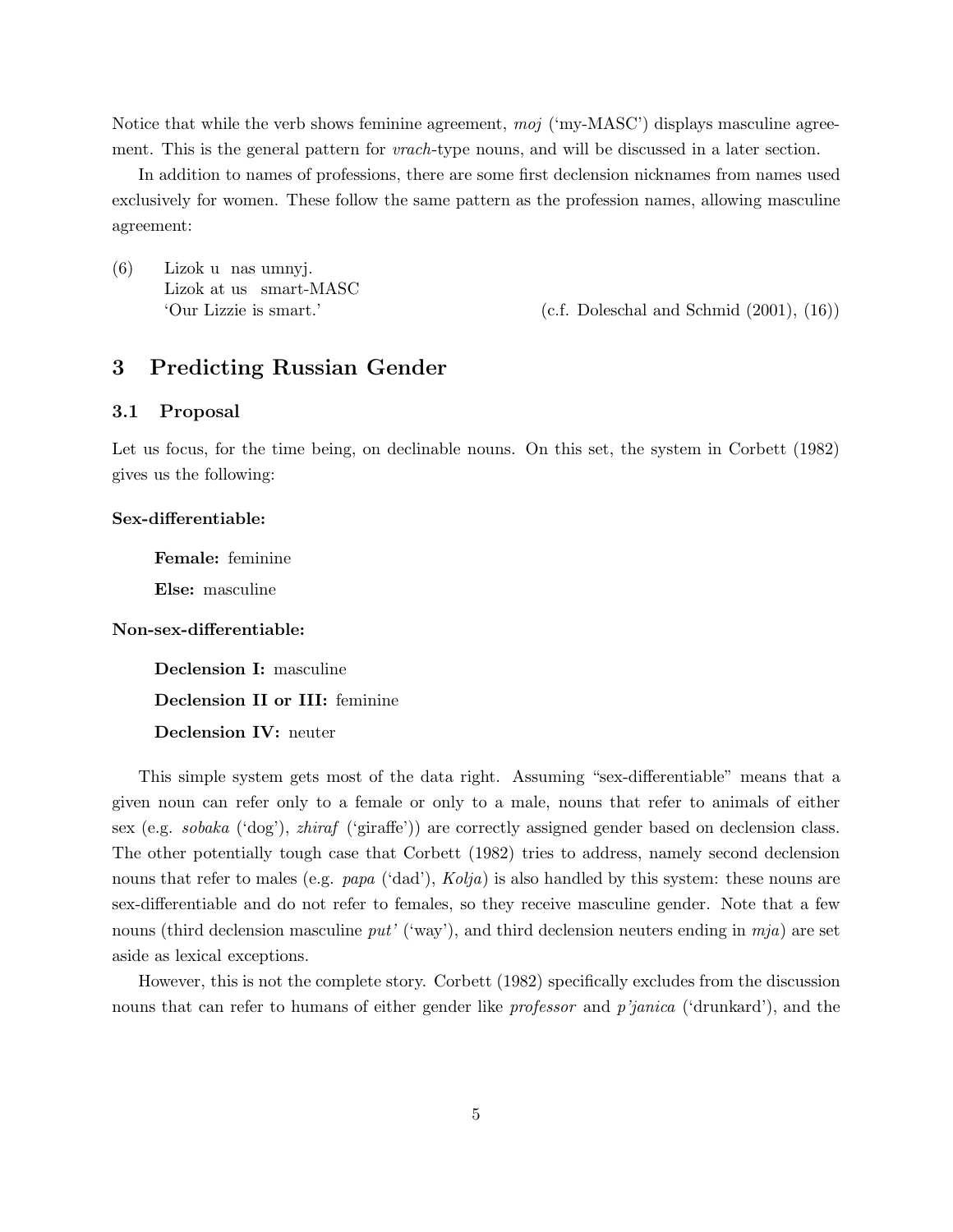system does not automatically generalize to these nouns. Nikunlassi (2000) does attempt to capture these nouns in his system, but at the cost of a much more elaborate setup.<sup>10</sup>

Rather than talking about sex-differentiability, a term that is somewhat confusing in any case, we will use the feature [human]. For the cases Corbett (1982) addresses, the two are equivalent. We will also take advantage of the feature [female]. We will see that it is not necessary to provide corresponding [-human] and [-female] features; privative features will suffice.

Let us suppose that a noun generally has to be specified for any feature that is not contingent. Thus mama ('mom') is marked [human, female], otec ('father') and papa ('dad') are marked as [human]. A noun can also be specified for a contingent feature if it is relevant, so that noun like vrach and p'janica can be marked as [human, female], or simply as [human].

Given our supposition that there is no [-human] feature available, the rules above that derive gender from declension class for non-humans will have to apply to humans as well. If we denote the feature for declension I as  $[I]$ , and so forth, we thus have the following rules:

 $(7)$  a.  $[I] \rightarrow [masculine]$ b.  $[II] \rightarrow [feminine]$ c.  $[III] \rightarrow [feminine]$ d.  $[IV] \rightarrow [neuter]$ 

These rules clearly contradict the fact that second declension nouns that always refer to males (e.g. papa ('dad'), junosha ('young man')) are masculine. Since there is no [-female] feature to refer to, we will need to use the [human] feature to specify this category. We can then propose the following rule:<sup>11</sup>

 $(8)$  [human]  $\rightarrow$  [masculine]

Suppose we have a system of ordered rules, where if a noun has already been assigned gender, all later gender-assignment rules that would affect it are ignored – a noun may not be assigned more than one gender. Then ordering the rule in (8) before the rule in (8b) allows us to capture the fact that nouns like papa ('dad') are masculine.

What about common gender second-declension nouns such as *p'janica* ('drunkard')? As discussed above, in non-referential uses or in reference to a male these nouns generally take masculine agreement. This is captured by our rules so far.

<sup>&</sup>lt;sup>10</sup>The system in Nikunlassi (2000) includes, in addition to a feature for each declension class, the following features: impersonal, human, male, female, thing, nonfeminine subdeclension. For any given gender, each feature is either simply a property of that gender, a prototypical property of that gender, or not a property of that gender. In order to determine which gender should be assigned to a given noun, we count how many properties in each gender category it has. Counting properties how many of the noun's properties are prototypical of each gender serves as a tie-breaker.

 $11$ Nikunlassi (2000) makes a similar observation.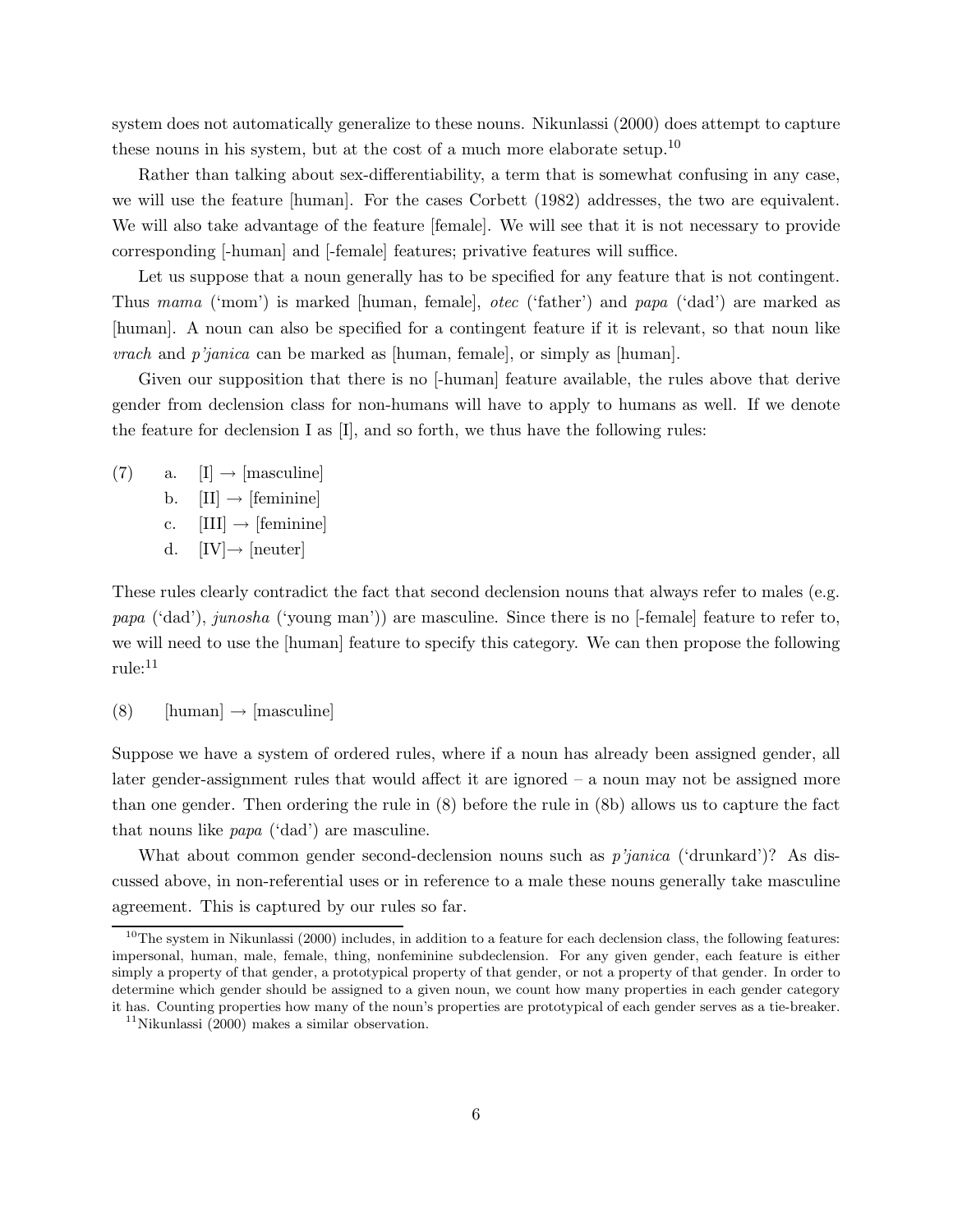However, at this point we need to explain why declension II nouns that refer to women (e.g. zhena ('wife') take feminine agreement. At the moment, these nouns are being assigned masculine gender by the rule in (8). We can use the following rule to remedy this:

(9) [female, human]  $\rightarrow$  feminine

The rule above refers to humans in particular to account for the fact that, no matter how salient the sex, animals in the declension class I cannot take feminine agreement.

(10) \*beremennaja pregnant-FEM giraffe zhiraf

This rule will of course need to apply before rule (8) above in order to have an effect. It will also automatically capture the fact that feminine agreement is used with  $p'janica$ -type nouns with female referents.

As mentioned above, p'janica-type nouns can sometimes take feminine agreement despite clearly referring to a male; this usage sound derogatory. A possible explanation is that in such examples, the [human] feature of the noun is ignored. The *[human]*  $\rightarrow$  *[masculine]* rule then fails to apply, and the  $|II| \rightarrow |feminine|$  rule assigns feminine gender to the noun. The derogatory feeling thus arises from the fact that the referent is being dehumanized.

There remain to be discussed first declension nouns that can refer to females, such as *vrach* ('doctor') or deputat ('representative'). When the referent is male or of unspecified gender, both of the applicable rules ([I]  $\rightarrow$  [masculine], [human]  $\rightarrow$  [masculine]) indicate that the gender is masculine, as desired. The interesting case is when the referent is female, as then we have two rules coming into conflict: $^{12}$ 

(11) a.  $[I] \rightarrow [masculine]$ b. [female, human]  $\rightarrow$  [feminine]

If the proposal above is correct, a contingent feature can be ignored, which predicts correctly that masculine agreement with these nouns is permitted. But it is also possible to take the [female] feature into account, in which case feminine agreement is present.<sup>13</sup>

Finally, recall that indeclinable nouns are generally neuter (with some exceptions, which we presume are lexical), unless they refer to humans. We can account for this with a default rule that assigns [neuter]] unless some other gender has been assigned:

<sup>&</sup>lt;sup>12</sup>The [human]  $\rightarrow$  [masculine] rule has already been shown to apply after the [female, human]  $\rightarrow$  [feminine] rule, and will therefore not be relevant.

<sup>&</sup>lt;sup>13</sup>The fact that declension I diminutives clearly referring to females (e.g. *Lizok*) pattern similarly to *vrach*-type nouns puts into doubt the relevance of the contingency of a feature for the possibility of ignoring it. However, it is perhaps relevant to note that many declension II diminutives are generally available, and could be used if the referent's gender were relevant. Note that I am also not sure to what extent it is possible to use masculine agreement with  $p'$ *janica*-type nouns with a female referent, which is currently expected to be OK.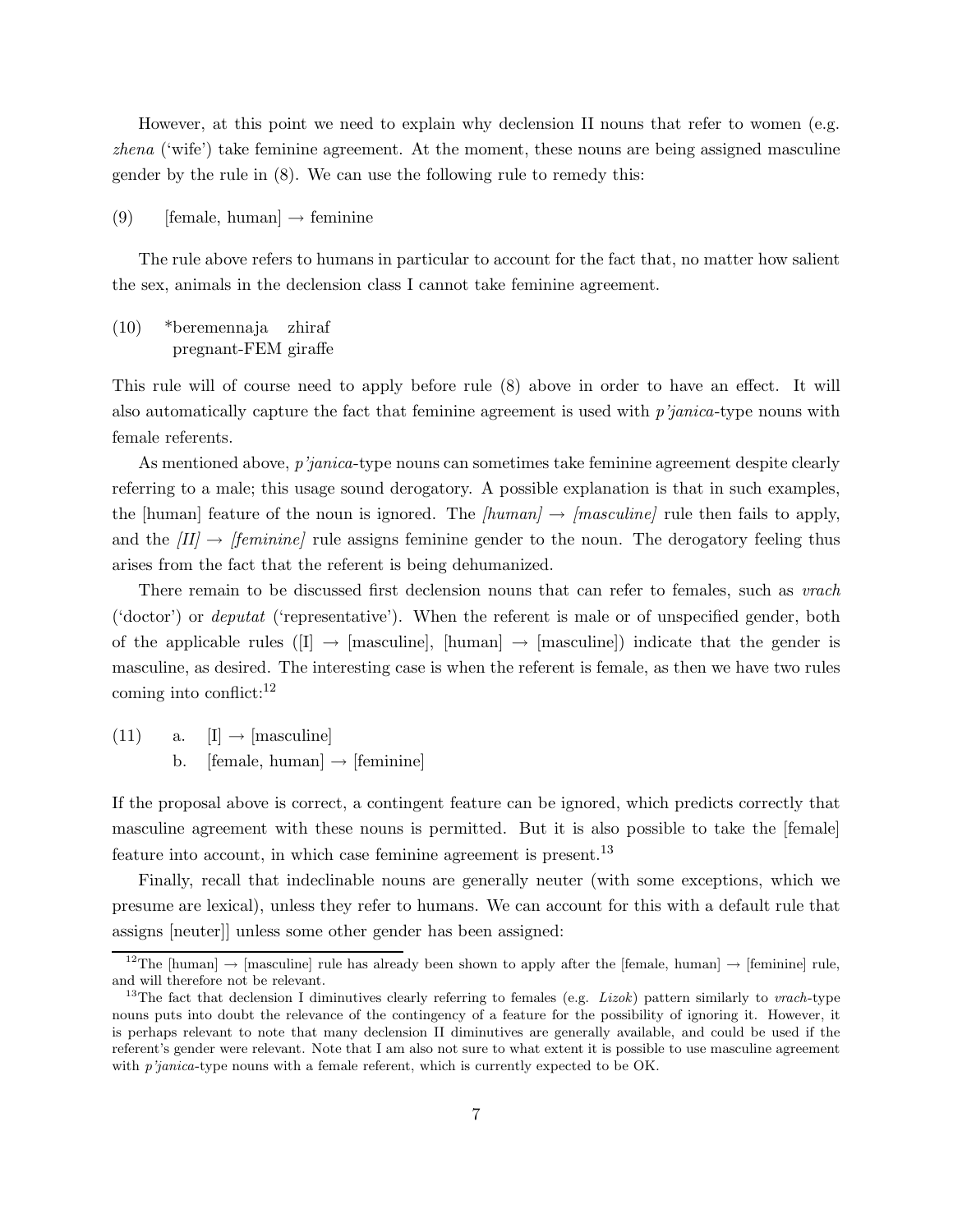(12) assign [neuter]

This rule will of course apply after all the other rules. It allows us to eliminate as redundant the rule assigning neuter to fourth declension nouns:

 $(13)$  [IV]  $\rightarrow$  [neuter]

### 3.2 System Summary

We thus have the following ordered set of rules:

- 1. [female, human]  $\rightarrow$  [feminine]
- 2. (a)  $[I] \rightarrow [masculine]$ 
	- (b) [human]  $\rightarrow$  [masculine]
- 3.  $[II] \rightarrow [feminine]$

In addition, the following rule is unordered with respect to the rules above:

•  $[III] \rightarrow [feminine]$ 

Finally, we apply the default gender assignment rule:

```
• assign [neuter]
```
The following table illustrates how the system applies based on the noun and its referent for declinable nouns referring to humans.

| noun                  | referent    | declension   | rule                                          |
|-----------------------|-------------|--------------|-----------------------------------------------|
| $zhena$ ('wife')      | female      | Н            | $[female, human] \rightarrow familiar$        |
| muzh ('husband')      | male        |              | [I] or [human] $\rightarrow$ masculine        |
| p'janica ('drunkard') | unspecified | $\mathbf{H}$ | $[\text{human}] \rightarrow \text{masculine}$ |
| p'janica ('drunkard') | male        | $_{\rm II}$  | $[\text{human}] \rightarrow \text{masculine}$ |
| p'janica ('drunkard') | female      | Π            | [female, human] $\rightarrow$ feminine        |
| vrach ('doctor')      | unspecified |              | [I] or [human] $\rightarrow$ masculine        |
| vrach ('doctor')      | male        |              | [I] or [human] $\rightarrow$ masculine        |
| vrach ('doctor')      | female      |              | $[female, human] \rightarrow familiar$        |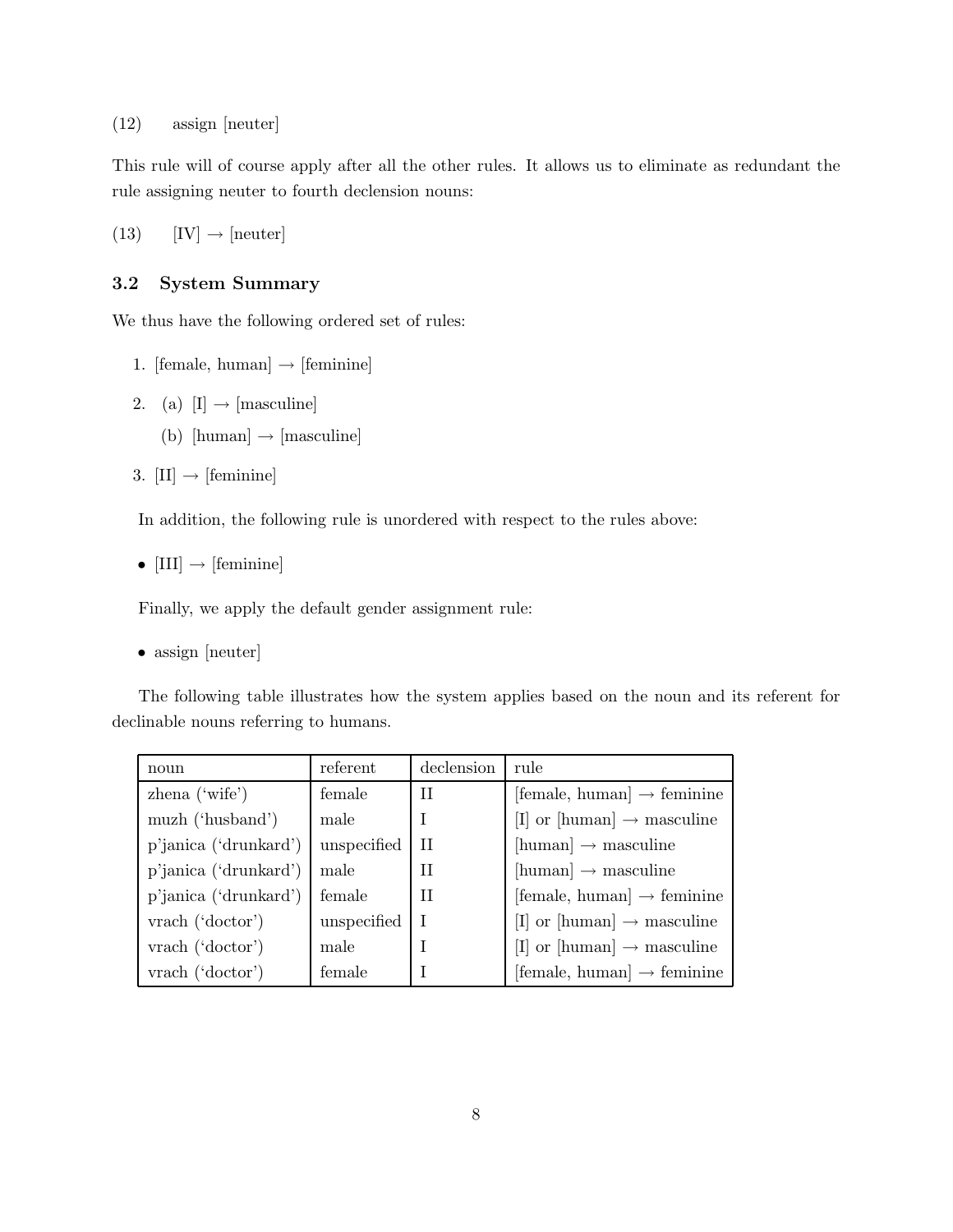#### 3.3 Constraints

If we wanted, we could rewrite the ordered rules above in terms of constraints. Corresponding to each rule (other than the default rule), there would be a constraint that requires a noun having the features on the left side of the rule to have the gender on the right side of the rule. For example:

rule:  $[\text{human}] \rightarrow [\text{masculine}]$ 

constraint: A noun with the feature [human] must have [masculine] gender.

We can thus define the following constraints, which will correspond to the rules give above:

female, human:F: A noun with the features [female, human] must have [feminine] gender.

I:M: A noun with the feature [I] must have [masculine] gender.

human:M: A noun with the feature [human] must have [masculine] gender.

II:F: A noun with the feature [II] must have [feminine] gender.

indeclinable:N: A noun with the feature [indeclinable] must have [neuter] gender.

III: A noun with the feature [III] must have [feminine] gender.

The rule ordering specified above then corresponds to the following constraint ranking in an OT framework:

(14) FEMALE, HUMAN: $F \gg I:M$ ; HUMAN: $M \gg II$ :F

The neuter default could be captured by ranking \*[neuter] below \*[masculine] and \*[feminine]. We would also need to include a highly ranked constraint specifying that each noun has exactly one gender assigned to it.

## 4 Adjectives in Paucal Numeral Phrases

We will not discuss the syntax of Russian paucal numeral constructions (see Pesetsky (2007) for an analysis), but will present some interesting data. When a paucal numeral construction, i.e. a numeral construction with dva ('two'), tri ('three'), or *chetyre* ('four'), occurs in a nominative environment, we find the following case and number markings:

numeral: nominative

adjectives: genitive plural *or* nominative plural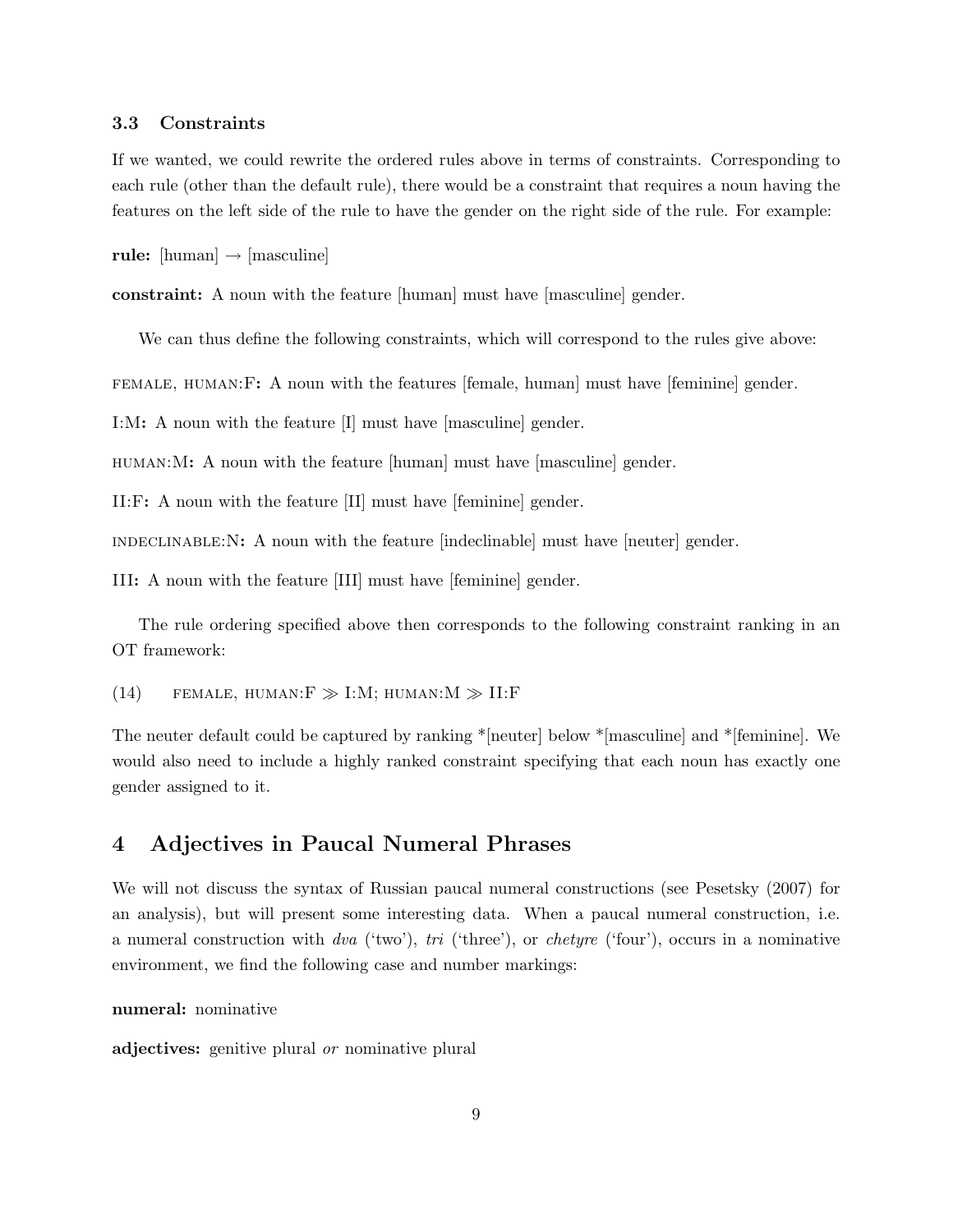noun: genitive singular (syncretic with nominative plural in declensions II, III, and IV, modulo frequent stress differences)

What we will focus on here is whether the genitive or the nominative form of the adjective is used.

### 4.1 Declinables

For declinable nouns referring to non-humans, the data is fairly straightforward. With declinable masculine nouns (declension I) and declinable neuter nouns (declension II) only the genitive form of the adjective is allowed. With feminines, the nominative form is preferred, though the genitive form is possible at least for some speakers.

For nouns referring to humans, we find the following patterns<sup>14</sup>:

declension I: genitive, regardless of gender (i.e. including female *vrach* ('doctor'), and *Lizok*)

declension II, obligatorily female: nominative preferred

```
declension II, obligatorily male: mixed
```
#### declension II, common gender (i.e. *pjanica*-class):

- mixed regardless of referent (one speaker)
- nominative preferred when referents are female; different numeral form used otherwise, so no data available (another speaker)

These generalizations seem to correspond to the gender assignment rules/constraints above in a way that ignores their ordering. In particular, for any given instance of a noun we have the following possibilities:

- 1. more rules entailing masculine/neuter than feminine
- 2. more rules entailing feminine than masculine/neuter
- 3. equal numbers of rules entailing feminine and masculine/neuter

It seems that in the first case the adjectives must be in the genitive, in the second case the nominative form is preferred, and in the third case both the genitive and the nominative are used.<sup>15</sup>

 $14$ I did not gather data on declension III or IV nouns referring to humans. There are only several such nouns in declension III, and no nouns always referring to humans in declension IV.

<sup>&</sup>lt;sup>15</sup>We will want to take a look at the patterns found for nouns that are lexical exceptions to the proposed gender assignment rules.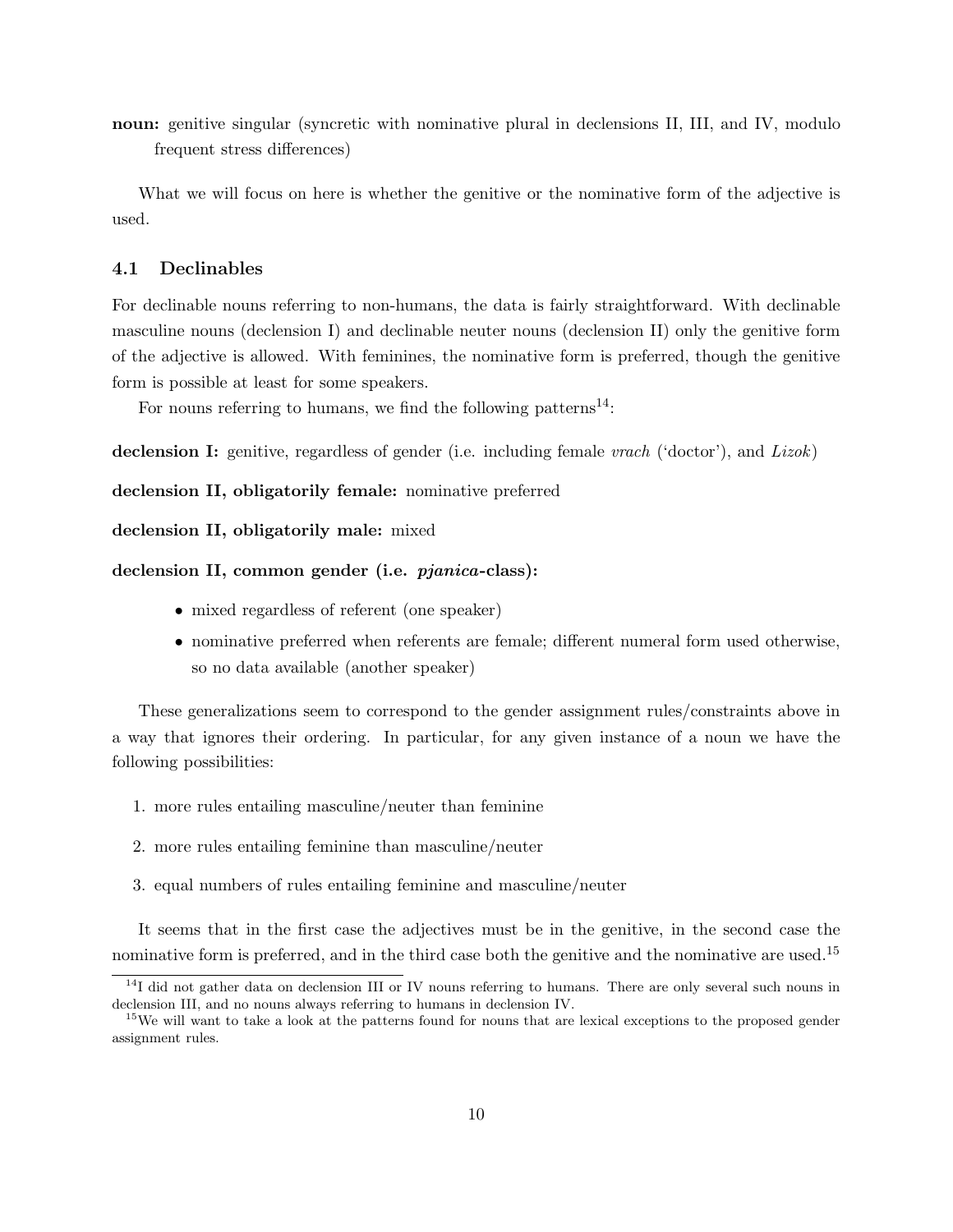The following table illustrates the pattern for example nouns of all the types discussed above. The columns correspond to all the feature combinations that occur on the left side of the arrow in our rules. For each noun, if it has the feature combination being considered, it is marked with an F in the corresponding column if the rule applying to that feature combination assigns feminine gender, M if it assigns masculine gender, and N if it assigns neuter.

| Noun                                    |   | Н            | Ш | IV | human | female,          | Adjective Case           |
|-----------------------------------------|---|--------------|---|----|-------|------------------|--------------------------|
|                                         |   |              |   |    |       | human            |                          |
| stol ('table')                          | М |              |   |    |       |                  | genitive                 |
| $\lambda$ (' $\lambda$ )                |   | $_{\rm F}$   |   |    |       |                  | nominative               |
| kost' ('bone')                          |   |              | F |    |       |                  | nominative               |
| oblako ('cloud')                        |   |              |   | N  |       |                  | genitive                 |
| mal'chik $('boy')$                      | М |              |   |    | М     |                  | genitive                 |
| vrach ('doctor'), male/unspecified      | M |              |   |    | M     |                  | genitive                 |
| vrach ('doctor'), female                | M |              |   |    | M     | $_{\rm F}$       | genitive                 |
| Lizok ('Lizzie')                        | М |              |   |    | М     | $\mathbf{F}$     | genitive                 |
| tëtja ('aunt')                          |   | $_{\rm F}$   |   |    | М     | $\mathbf{F}$     | nominative               |
| djadja ('uncle')                        |   | $\mathbf{F}$ |   |    | M     |                  | mixed                    |
| p'janica ('drunkard'), male/unspecified |   | F            |   |    | М     |                  | mixed                    |
| p'janica ('drunkard'), female           |   | F            |   |    | М     | $\boldsymbol{F}$ | nominative <sup>16</sup> |

### 4.2 Indeclinables

The data for indeclinables is not predicted by the generalization made above. As expected, inanimate indeclinables in paucal phrases take genitive adjectives:

(15) tri three tasty-GEN.PL/\*tasty-NOM.PL meringue vkusnyx/\*vkusnye beze 'three tasty meringues'

However, animate indeclinables are able to take nominative adjectives as well:

 $(16)$  tri three smart-GEN.PL/smart-NOM.PL èmu umnyx/umnye `emu 'three smart kangaroos'

Consistently with our rules,  $\dot{e}mu$  is neuter for the speaker who accepted the nominative adjective in the example above. As our system stands, we have no grasp on why animates would follow a

<sup>&</sup>lt;sup>16</sup>One of the two speakers I consulted made no distinction between female drunkards and drunkards of unspecified gender, but gave both genitive and nominative adjectives for both. Perhaps this happened because the fact that several drunkards were all women could not be made sufficiently salient.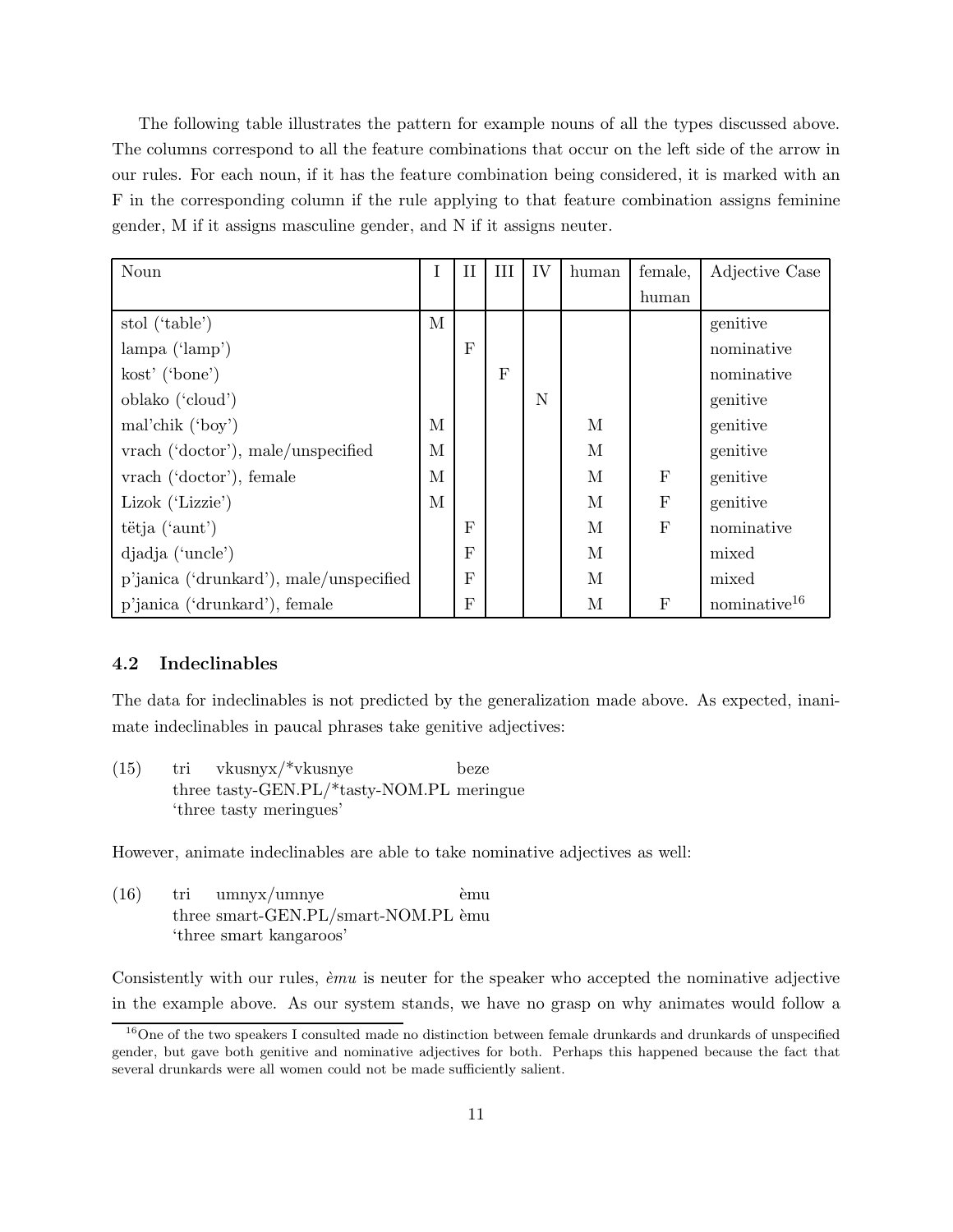different pattern for inanimates. The data would be consistent with our proposed generalization if the default gender assignment rule somehow "counted" for the inanimates and did not "count" for animates when determining what case the adjective must be in. It is not obvious why things would work this way.

## 5 Mixed Agreement

As mentioned above, we have so far left out some details concerning gender agreement patterns with *vrach*-type nouns with female referents. Corbett (1991) proposes the following agreement hierarchy:

(17) attributive < predicate < relative pronoun < personal pronoun

Corbett (1991) presents evidence that cross-linguistically in general, and in Russian in particular, elements to the right in the hierarchy are more likely to show "semantic" agreement (i.e. agreement based on the sex of the referent) than elements to the left in the hierarchy.

Still, while feminine agreement with vrach-type nouns is least common on the adjectives, it is possible in the nominative case (but not in oblique cases). Furthermore, there are also distinctions to be made among different types of adjectives. (Rothstein (1980), Nikunlassi (2000)) In particular, Rothstein (1980) distinguishes three types of modifiers:

- 1. (syncategorematic) reference modification: "X is an A  $N'' = "X$  is an N of the type/in the manner specified by A", e.g. rural policeman, intellectual dwarf
- 2. syncategorematic referent modification: "X is an A  $N$ " = "as an N, X is A", e.g. *beautiful* dancer (dances beautifully), poor violinist (plays poorly)<sup>17</sup>
- 3. attributive referent modification: "X is an A  $N$ " = X is A and X is N (i.e. intersective), e.g. drowsy policeman, kind doctor

Rothstein (1980) proposes the following hierarchy, where again the elements to the right are more likely to show semantic agreement:

(18) (syncategorematic) reference modification  $\lt$  syncategorematic referent modification  $\lt$  attributive referent modification

 $17$ It is not entirely obvious how the two categories of syncategorematic reference modification and syncategorematic referent modification can be distinguished.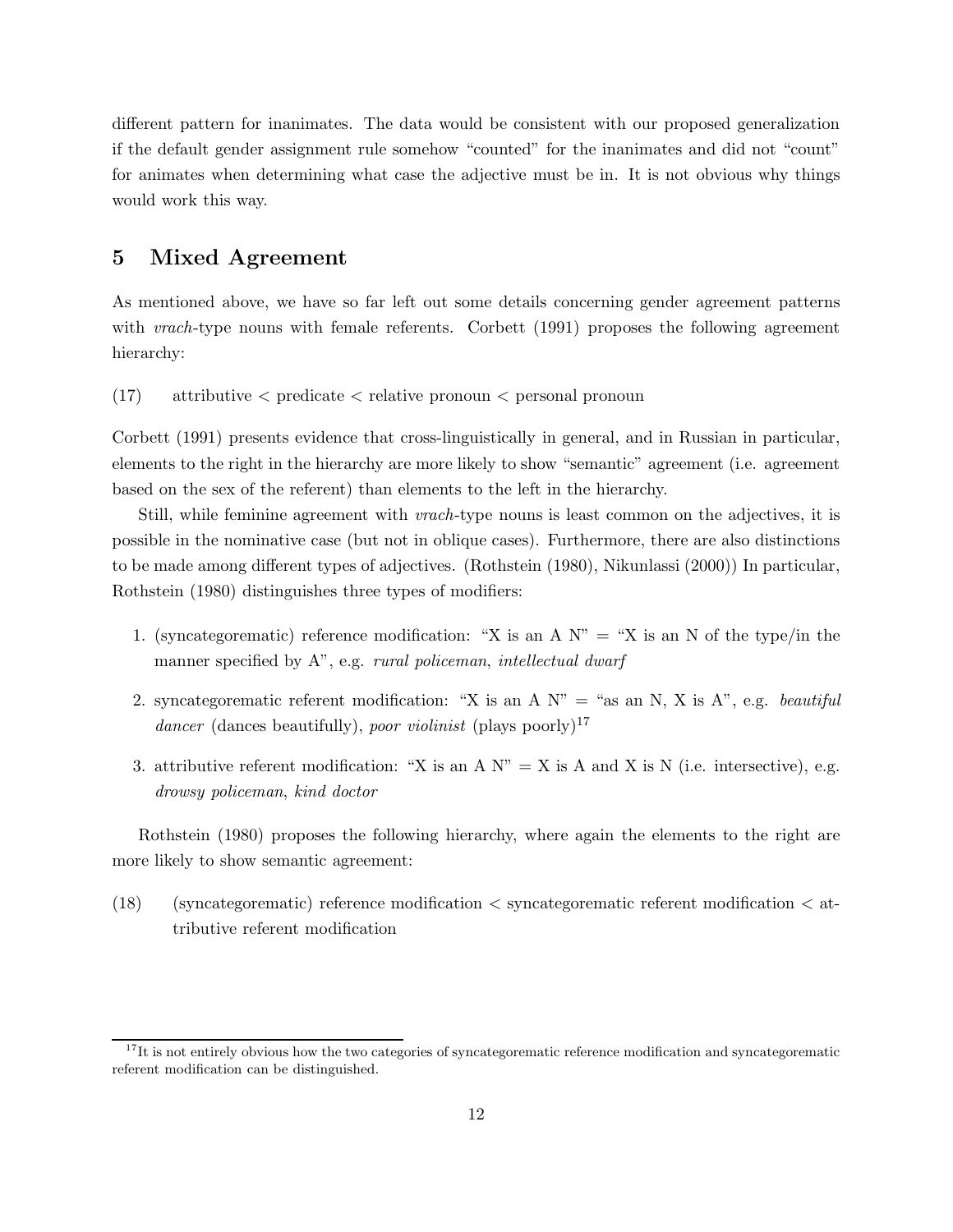The following examples illustrate this pattern:

(19) a. zubnoj/\*zubnaja dental-MASC/\*dental-FEM doctor vrach 'dentist' b. Umelyj/umelaja skillful-MASC/skillful-FEM doctor quickly stood-up-FEM filling vrach bystro postavila plombu. 'The skillful doctor quickly put in the filling.' (i.e. skillful as a doctor) c. Umelaja/\*umelyj skillful-FEM/\*skillful-MASC doctor quickly built-FEM boat vrach bystro postroila lodku. 'The skillful doctor quickly built a boat.' (e.g on a reality TV show) (i.e. skillful as a person)

Analysis of this data is left for further work.

## 6 Conclusion

In this paper, we laid out the data on Russian gender assignment. We then presented a system that derives the gender of Russian nouns from declension class and the features [female] and [human]. We showed that this system works in some non-trivial cases. We discussed some facts concerning case on adjectives in paucal numeral constructions, and tentatively tied these facts to the proposed gender-assignment system. We also presented some data on mixed agreement patterns, which remains to be analyzed.

## A Russian Declensions

Singular:

| declension<br>case |                         | Н         | Ш         | IV       |
|--------------------|-------------------------|-----------|-----------|----------|
| Nominative         | $\text{stol-}\emptyset$ | lamp-a    | $k$ ost-' | oblak-o  |
| Genitive           | stol-a                  | $lamp-y$  | kost-i    | oblak-a  |
| Dative             | stol-u                  | lamp-e    | kost-i    | oblak-u  |
| Accusative         | stol- $\emptyset^*$     | lamp-u    | $k$ ost-' | oblak-o  |
| Instrumental       | stol-om                 | $lamp-oj$ | kost-'ju  | oblak-om |
| Prepositional      | stol-e                  | lamp-e    | kost-i    | oblak-e  |

\*The accusative is syncretic with the nominative for inanimates, and with the genitive for animates.